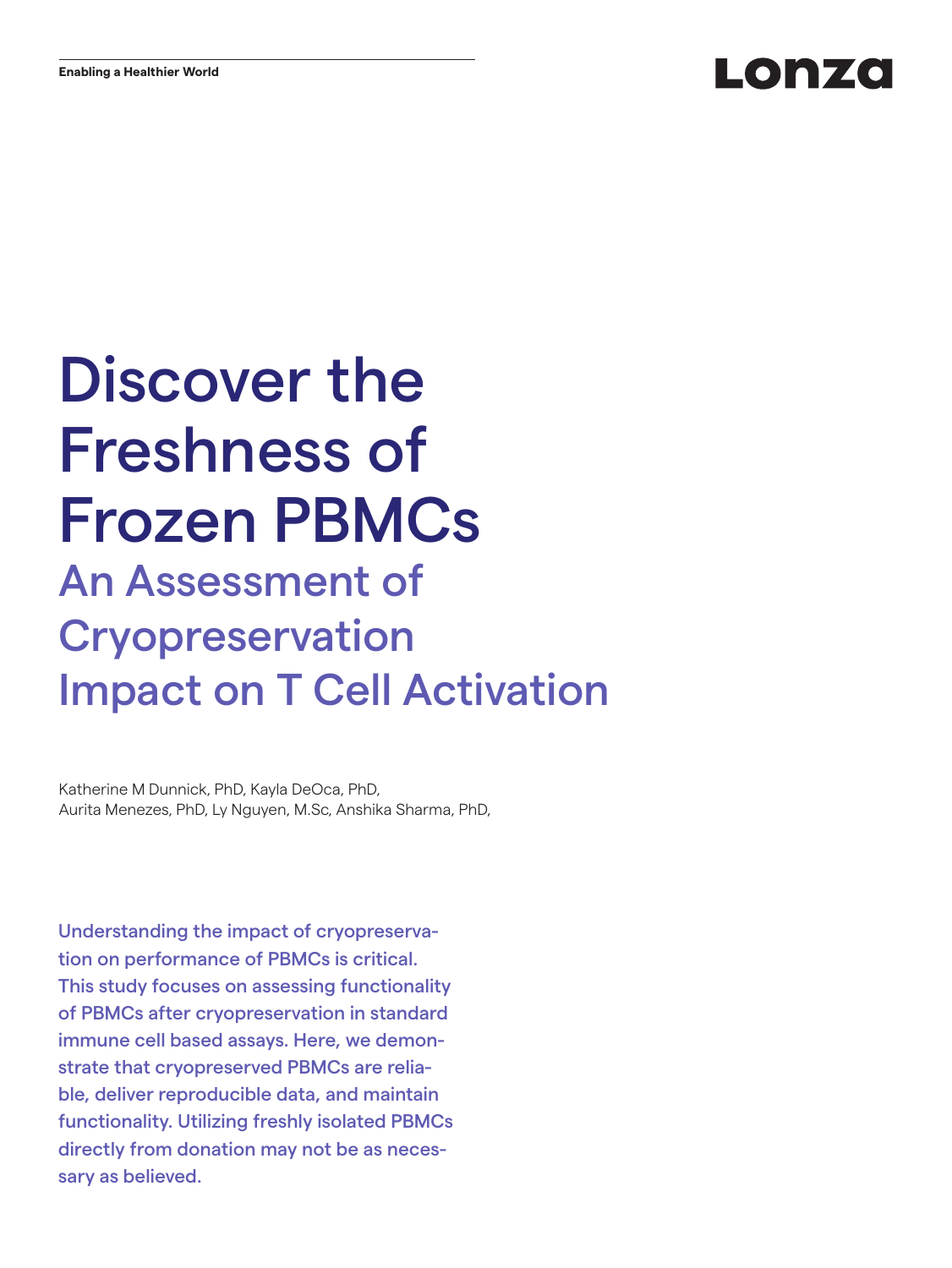# Introduction

Human peripheral blood mononuclear cells (PBMCs) consist of a mixed population of specialized immune cells. These immune cells (belonging to both lymphoid and myeloid lineages) play an important role in both the innate and adaptive immune systems and are critical in protecting the body from viral, bacterial, and parasitic infections. Upon interaction with various pathogens, cytokines, or chemokines, these cells can fully mature and activate into T cells, B cells, dendritic cells, and macrophages for example.

Isolated human PBMCs are utilized in various fields of research, including vaccine and drug development. Routinely, these cells are isolated from fresh leukopaks and frozen down for subsequent use in experimental testing. As PBMCs continue to see an increase in use in the testing of new biological therapeutic compounds, ensuring purified cells retain functionality after cryopreservation of either the leukopak or PBMCs is necessary. The ability to use cryopreserved cells and be assured of the same functionality as fresh cells allows more options for cell sources, reproducible results, and the ability to plan experiments with convenience. Understanding the impact of cryopreservation on functionality of cell types isolated from PBMCs will provide guidance on use of PBMCs from leukopaks.

 This study focused on determining if PBMCs maintain function after cryopreservation in standard immune cell based assays.

# Materials and Methods

### Isolation of PBMCs from fresh and cryopreserved leukopaks

Apheresis material was collected from four individual donors. After collection, ½ the material was processed for isolation and the other ½ of the material was cryopreserved following a proprietary method. Fresh leukopak material was processed equivalently across all donors within 24 hours of collection and PBMCs were isolated following standard methods. Following PBMC isolation, cells were cryopreserved in liquid nitrogen

(LN2) for future testing (these cells are referred to as freshly isolated/single cryopreserved PBMCs). After one week, cryopreserved apheresis material was thawed. Following thaw, PBMCs were isolated using standard isolation procedures. Cells were subsequently cryopreserved in LN2 for future assessment (these cells are referred to as dual cryopreserved PBMCs).

### Assessment of PBMC yield and viability

To determine the impact of single and dual cryopreservation on PBMC viability and yield, PBMC samples were thawed in a 37ºC water bath for 2 minutes, centrifuged for 15 minutes at 300xg and resuspended in media for counting. Cells were counted using trypan blue exclusion method and yield and viability were determined.

### T cell proliferation assay

To determine the impact of single and dual cryopreservation on PBMC function, PBMC samples were thawed in a 37ºC water bath for 2 minutes, centrifuged for 15 minutes at 300xg and resuspended in media for counting. Following counts, cells were resuspended at 10x106/mL and incubated with 5 µM CellTrace CFSE Cell Proliferation dye (Invitrogen, C34554) for 20 minutes. Cells were then incubated with 5x media volume to stop the CFSE reaction and remove unbound dye for 10 minutes. Cells were then centrifuged 300xg for 10 minutes and resuspended in X-Vivo® 15 Serum-free Hematopoietic Cell Medium (Lonza, 04-418Q) at 10×10<sup>6</sup>/ mL. After 5 minutes, cells were added to 24- or 48-well plates at 1x106/mL. Cells were then combined with either X-Vivo® 15 Media alone, X-Vivo® 15 Media + 5 ng/mL IL-2 (R&D Systems, 202-IL-500), or X-Vivo® 15 Media + 5 ng/mL IL-2 + 50 μL CD3/CD28 Dynabeads (ThermoFisher, 11131D). IL-2 was added to the media to maintain T cell health and allow for proliferation and growth after activation, it is not expected to result in T cell proliferation alone. CD3/ CD28 Dynabeads were selected to provide prolonged T cell activation in culture without the need for media changes or replacement. Cells were incubated for 4 days at 37°C, 5% CO $_{\rm 2}$  to allow for T cell proliferation. After 4 days, cells were collected, stained with Live/Dead fixable violet dead cell dye (ThermoFisher, I34964) for 20 minutes and analyzed via FACS on the BD Canto II.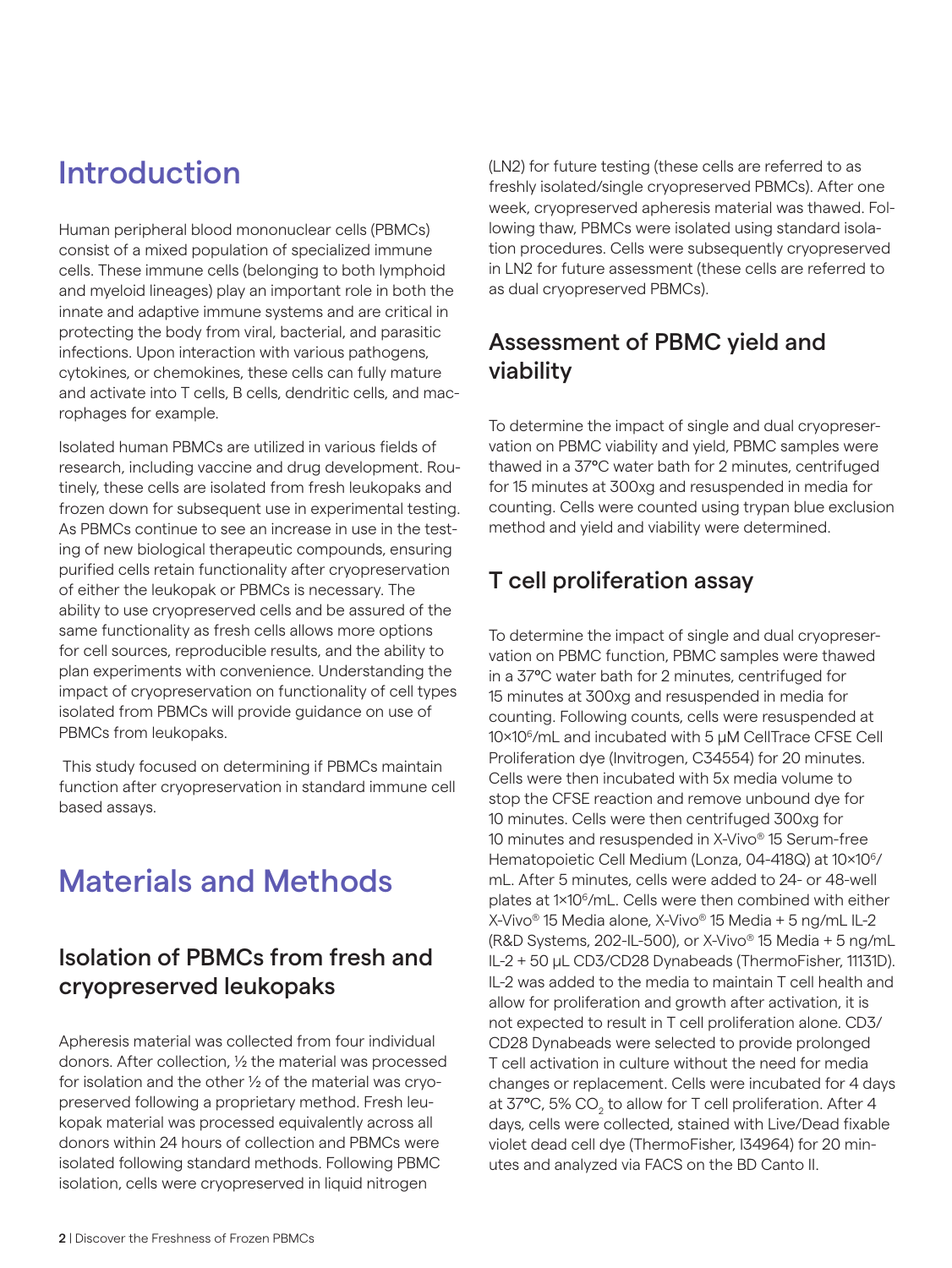### T cell activation as measured by cytokine production in the presence of IL-2

To determine the impact of single and dual cryopreservation on T cell generation of cytokines, PBMCs were thawed in a 37ºC water bath for 2 minutes, centrifuged for 15 minutes at 300xg and counted. Following counts, cells were resuspended at 1x106/well in 24-well plates and incubated with either X-Vivo® 15 media alone, X-Vivo® 15 media + 5 ng/mL IL-2 (R&D Systems, 202-IL-500), or X-Vivo® 15 Media + 5 ng/mL IL-2 + 50 µL CD3/ CD28 Dynabeads (ThermoFisher, 11131D) for four days. On days 0, 2, and 4, media was collected from each well and frozen for future cytokine analysis. After collection of all timepoints, samples were thawed, centrifuged at 10,000xg for 5 minutes at 4ºC and assessed for IL-1β, IL-12, IL-4, IFNγ, TNFα, IL-10, and IL-6 cytokines using a 32x8 Simple Plex Cartridge (Protein Simple, SPCKE-PS-003426) and the ELLA automated cytokine instrument.

### T cell activation without additional IL-2

To determine PBMC functionality as measured by cytokine production in the absence of IL-2, PBMCs were thawed in a 37ºC water bath for 2min, centrifuged for 15 minutes at 300xg and counted. Following counts, cells were resuspended at 1×10<sup>6</sup>/well in 24-well plates and incubated with either X-Vivo® 15 Media alone, or X-Vivo® 15 Media + 50 µL CD3/CD28 Dynabeads (ThermoFisher, 11131D) for four days. On days 0, 2, and 4, media was collected from each well and frozen for cytokine analysis. After collection of all timepoints, samples were thawed, centrifuged at 10,000xg for 5 minutes at 4ºC and assessed for IL-2 and IFNγ cytokines using a 32x2 Simple Plex Cartridge (Protein Simple, SPCKC-PS-006011) and the ELLA automated cytokine instrument.

# **Results**

### PBMCs isolated from both fresh leukopaks and cryopreserved leukopaks retain high viability

PBMCs were isolated from fresh (within 24 hours of donation) or cryopreserved leukopaks. Following isolation, viability was measured via trypan blue and cells were subsequently cryopreserved. Cells were thawed after at least two weeks in cryopreservation and viability was again measured via trypan blue. Results indicate PBMCs isolated from fresh leukopaks had higher viability when measured pre-cryopreservation as compared with post-cryopreservation and when compared to the PBMCs isolated from cryopreserved leukopaks at both time points (Figure 1); however, both single and dual cryopreserved cells maintained viability above 90% and 85% respectively.



Figure 1.

Viability comparison immediately post-PBMC isolation from fresh or cryopreserved leukopaks (A) and post-PBMC cryopreservation of these fresh or cryopreserved leukopaks resulting in cells being cryopreserved once or twice P value is <0.0001 (B). Data is presented as the mean± standard error of the mean (SEM). Populations were analyzed by two-sided t-test P value is 0.0484.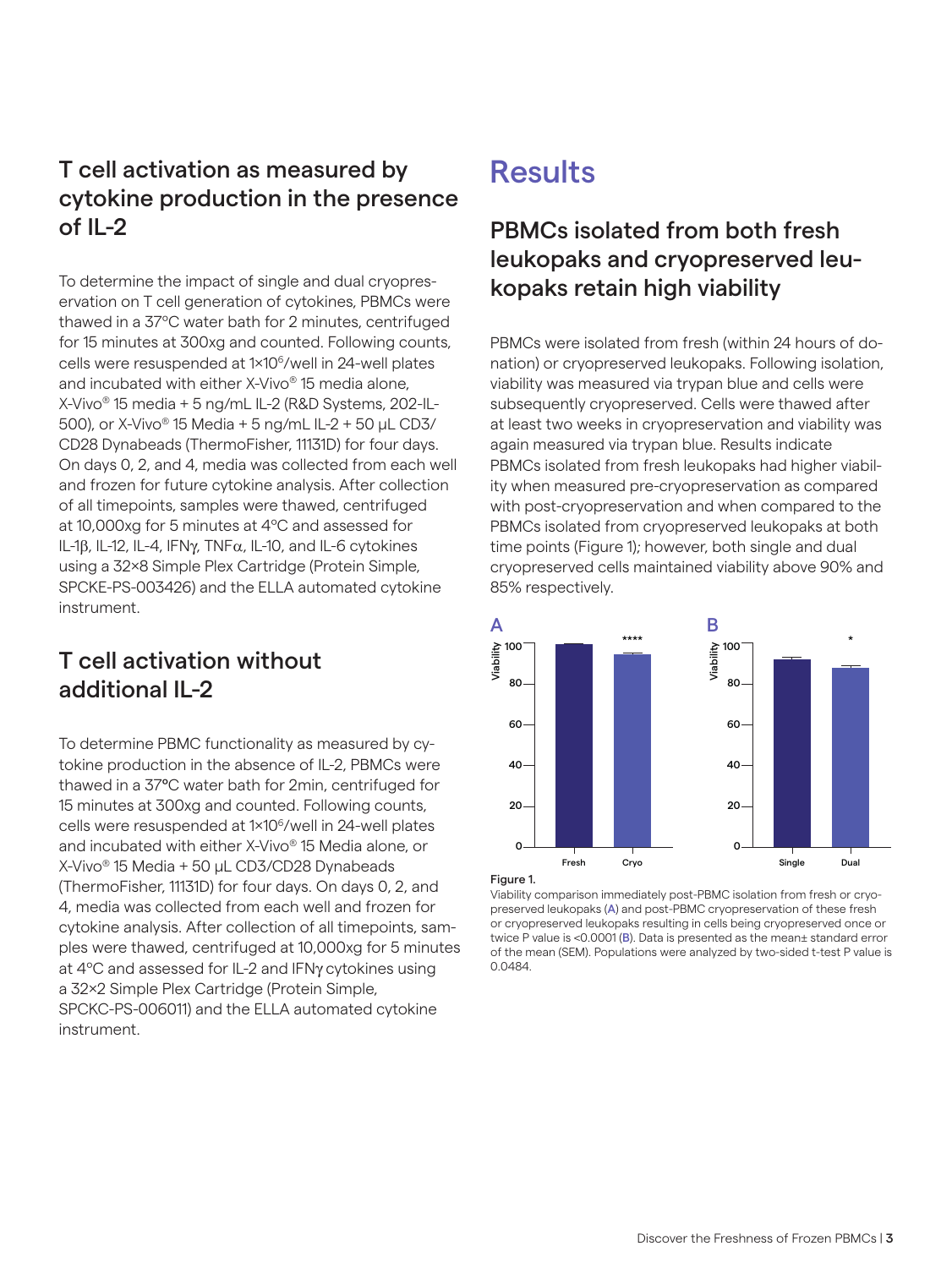### T cell proliferative response is donor dependent but not altered by cryopreservation

Since both the fresh and cryopreserved leukopaks resulted in high viability post-PBMC cryopreservation, the next step was to assess the functional response of the cells. Cells were stained with CFSE dye as a means to measure downstream proliferation. After treating cells for four days with IL-2+Dynabeads, CFSE intensity was measured via FACS. To allow visual comparison, mean fluorescence intensity (MFI) of the dye dilution was assessed and a fold change was calculated compared to the negative control X-Vivo® 15 media only. Data demonstrated that IL-2 alone did not significantly







#### Figure 2.

Single and dual cryopreserved PBMCs were CFSE stained and cultured for for days with X-Vivo® 15, X-Vivo® 15 + IL-2, or X-Vivo® 15 + IL-2 + Dynabeads. Shown is the fold change decrease in CFSE staining compared to X-Vivo® 15 only treated PBMCs. (A) Individual donors, data is represented as mean± standard deviation (SD) (B) combined donors, data is represented as mean±SEM.

increase T cell proliferation but cultures containing IL-2 and CD3/CD28 beads induced a strong proliferative response resulting in an average of 0.5 fold change decrease (Figure 2A). Furthermore, when data from all four donors tested were combined and assessed together, dual cryopreservation did not negatively impact T cell proliferation potential, meaning similar T cell proliferative responses were observed for both the single and dual cryopreservation samples. As expected, variations in T cell response were donor dependent. Overall, these data support the hypothesis that both single and dual cryopreservation samples display similar T cell proliferative responses.

### Cryopreservation does not change pro- and anti-inflammatory cytokines secretion profile

The next question was to investigate the relative difference between single and dual cryopreserved samples in their ability to be activated and secrete pro-inflammatory and anti-inflammatory cytokines. To test this, PBMCs were incubated with IL-2 and anti-CD3/CD28 DynaBeads for 7 days to allow for activation and cytokine secretion. Following incubation, cell supernatants from days 0, 2, and 7 were assessed for pro- (Figure 3) and anti-inflammatory (Figure 4) cytokines. As expected, cultures containing X-Vivo® 15 media alone did not activate and induce cytokine production for all donors and all time points assessed (Figures 3 and 4). By days 2 and 7, there was slight production of pro-inflammatory cytokines IL-1β and TNFα in the cultures containing IL-2 however this cytokine secretion was very minimal (Figure 3C and E). Following the pro-inflammatory trend, by days 2 and 7 there was slight production of the anti-inflammatory cytokine IL-4. However, this production was only seen in the cultures containing IL-2 and activated with beads (Figure 3D). Both pro-inflammatory and anti-inflammatory cytokine production was most prominent in cultures containing IL-2 and beads (Figures 3 and 4). The overall trend demonstrates that both anti- and pro-inflammatory cytokines were produced and secreted at measurable levels. Importantly, dual cryopreserved cells did not inhibit this cytokine release.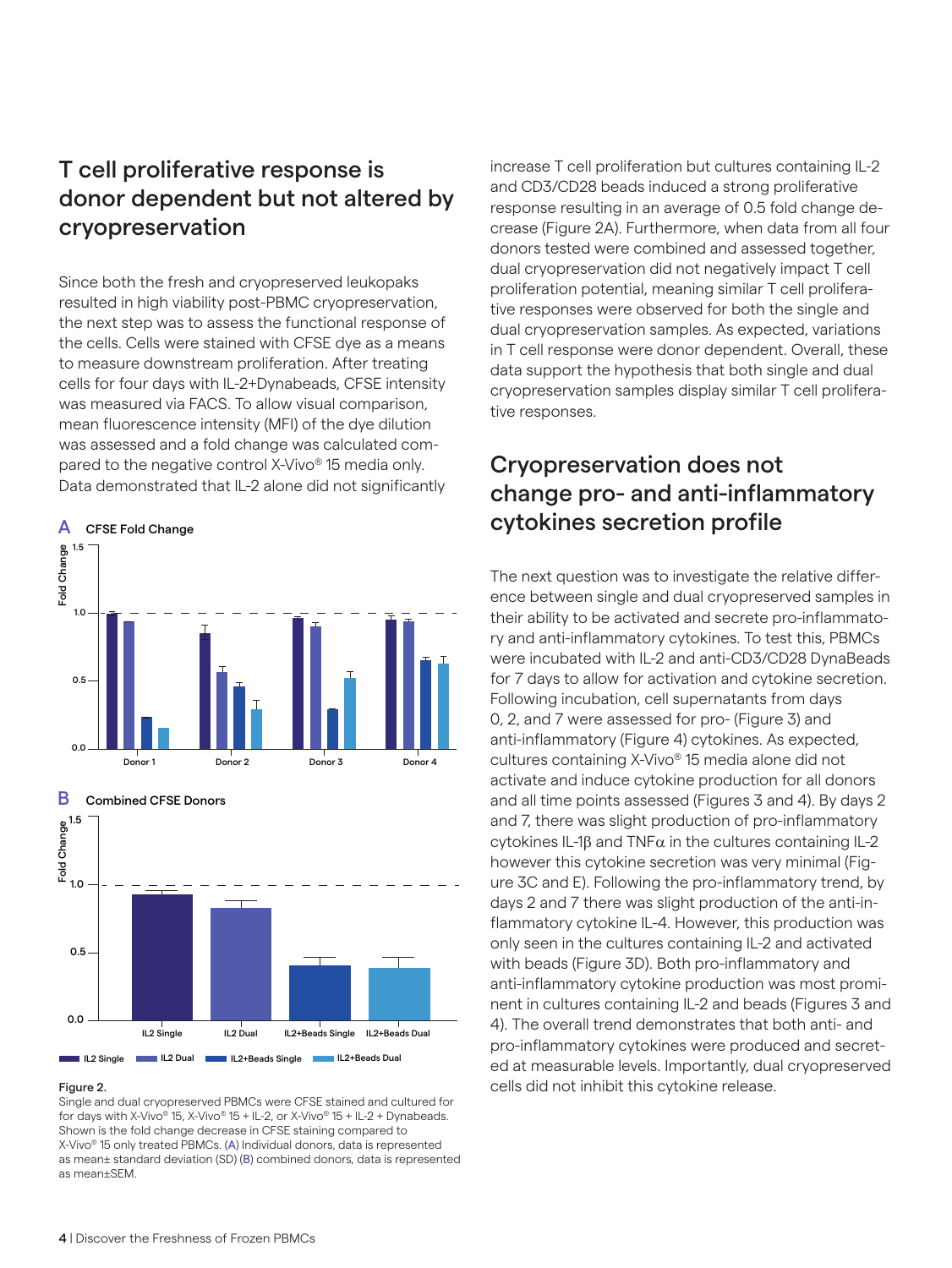

#### Figure 3.

Single and dual cryopreserved PBMCs were cultured with X-Vivo® 15, X-Vivo® 15 + IL-2, or X-Vivo® 15 + IL-2 + Dynabeads for 4 days. Following treatment, levels of pro-inflammatory cytokines IFNγ (A) IL-12 (B), IL-1β (C), IL-4 (D),  $TNF\alpha$  (E) cytokine release was measured. This data is combined data from all donors. Data is represented as Mean±SEM, data was analyzed with 2-way ANOVA and Tukey's post test, only statistical differences between single and dual are shown \* p<0.05, \*\* p<0.01, \*\*\* p<0.001, p<0.0001.



#### Figure 4.

Single or dual cryopreserved PBMCs were cultured for seven days with X-Vivo® 15, X-Vivo® 15 + IL-2, or X-Vivo® 15 + IL-2 + Dynabeads. Shown are the levels of anti-inflammatory cytokines IL-10 (A) and IL-6 (B) released following treatment This data is combined data from all donors. Data is represented as mean±SEM, data was analyzed with 2-way ANOVA and Tukey's post-test, only statistical differences between single and dual of the same condition are shown \* p<0.05, \*\* p<0.01, \*\*\* p<0.001, p<0.0001.

### IL-2 and IFNγ cytokine secretion is variable and dependent on donor but is not altered by cryopreservation

PBMCs were incubated with DynaBeads for 4 days in the absence of IL-2 to ensure the added IL-2 present in the previous experiment was not influencing the response and production of the other cytokines. Supernatants were harvested and assessed for IL-2 and IFNγ cytokine responses from days 0, 2, and 4. The three donors assessed demonstrated a variable IL-2 and IFNγ cytokine production response in dual cryopreserved cells compared to single cryopreserved cells (Figure 5). No significant difference was measured between IL-2 and IFNγ levels from single and dual cryopreserved PBMCs.



#### Figure 5.

Single and dual cyropreserved PBMCs were cultured with X-Vivo® 15 alone or X-Vivo® 15 with Dynabeads for 4 days. Shown are the cytokine levels of IL-2 (A) or IFNγ (B) released following treatment. This data is combined data from all donors. Data is represented as mean±SEM.

## **Discussion**

Commonly, PBMCs are used during the drug development process in T cell proliferation assays to determine whether a compound or drug will elicit a T cell response to a foreign subsance. This T cell response can be measured by multiple ways *in vitro*, but standardly is assessed through proliferation to determine if an adverse drug reaction (ADR) will potentially occur *in vivo*. If a drug compound inappropriately binds to T cell receptors, it can result in T cell stimulation and activation associated clinically with delayed-type hypersensivity (Pichler *et. al.* 2015). Delayed-type hypersensitvity, as well as other ADRs are negative consequences that are screened for *in vitro*; thus ensuring PBMCs maintain the ability to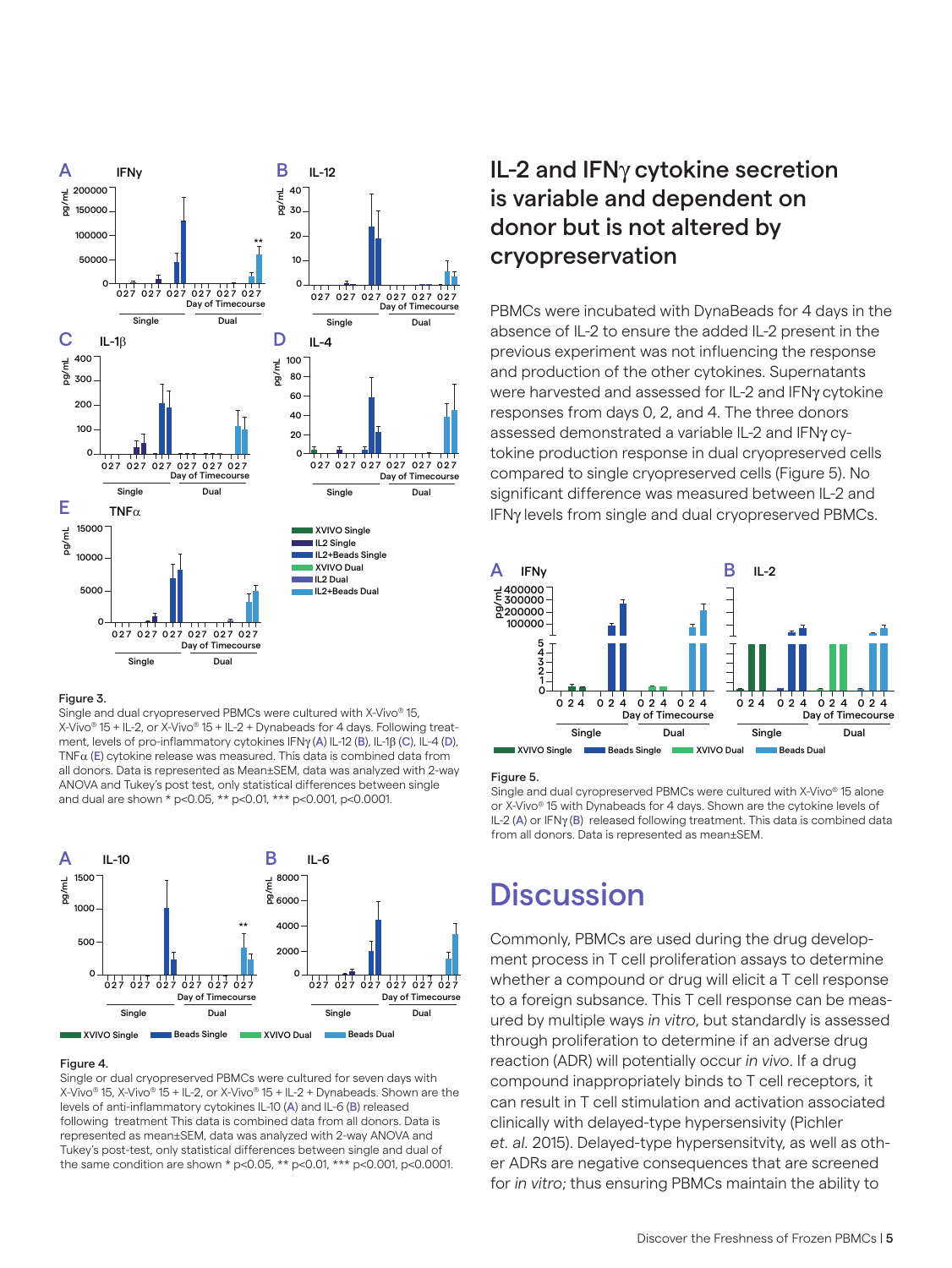respond to stimulus is important for drug development. In addition to T cell interactions, immune cell signaling is important for compounds to elicit an immune response, which can also be measured through cytokine production following incubation of PBMCs with the compound of interest. For example, during a Th1 response, T cells secrete inflammatory cytokines to support cell-mediated immunity (IFN $\gamma$ , IL-2, TNF $\alpha$ ) while during a Th2 response, T cells secrete cytokines associated with a humoral-type immune response (IL-4, IL-5, IL-10), and lastly during a Th17 response, T cells produce pro-inflammatory cytokines to support responses against extracellular pathogens (IL-17, IL-21, IL-22) (Oosterhout & Motta, 2005, Brinkhoff *et. al.* 2018). Measuring the cytokines produced by PBMCs after exposure to a compound allows for potential determination of the type of T cell response (Th1 vs Th2 vs Th17). If a product causes a rapid release of unwanted pro-inflammatory cytokines, negative *in vivo* reactions such as anaphylaxis can occur (US FDA, 2014). Furthermore, ensuring dual cryopreservation does not negatively impact the ability of PBMCs to release cytokines and therefore appropriately respond to stimulus, is vital to ensure *in vitro* releavance.

PBMCs isolated from cryopreserved leukopaks had a lower viability than PBMCs isolated from fresh leukopaks. (Figure 1). While dual cryopreservation did decrease viability, the specifications were still well above industry standards (70% viability), therefore feasible for further downstream cell analyses. Other research has also demonstrated that cryopreservation minimally impacts yield and viability of PBMCs (Adriana et al. 2009) and does not impact functionality when cells are stored correctly (Angel *et al.* 2016). Further, previously published data from Lonza, indicated the PBMCs maintained similar phenotypes regardless of cryopreservation type, (Dunnick *et. al*, 2022). Other studies also confirm this finding as single cryopreservation did not impact cell subsets (Thyagarajan *et. al.* 2018) does not impact cell subsets.

The lack of impact on the phenotypes detected implies the cells should maintain similar levels of cytokine release profiles and T cell proliferative activity. To test whether the former statement was true, single and dual cryopreserved cells were exposed to CD3/ CD28 Dynabeads to stimulate, activate, and elicit a T cell proliferative response. Following T cell activation, cells were measured for proliferation via CFSE dye dilution. Results indicated that dual cryopreservation of cells did not negatively impact T cell proliferation as both singly

and dually cryopreserved cells had high levels of proliferation (Figure 2).

We further assesed the effects of single versus dual cryopreservation on cytokine production. Supernatants collected from days 0, 2, and 7 of PBMC culture with IL-2 and CD3/CD28 Dynabeads revealed detectable levels of both the classical anti-inflammatory and pro-inflammatory cytokine profiles (Figures 3 and 4). Cells that were cultured in IL-2 alone however lacked superlative cytokine production, indicating that the PBMCs required sufficient stimulation via IL-2 and activation via CD3/ CD28 Dynabeads. To rule out the effect of exogenous IL-2 in the culture systems on other cytokine production, cells were cultured without exogenous IL-2 and IL-2 and IFNγ production was measured. Once again, the data revealed high levels of cytokine production from cells cultured with CD3/CD28 Dynabeads and no difference between the single or dual cryopreserved cell samples (Figure 5).

Our data indicate that ready to use Lonza PBMCs provide a functional product to detect T cell activation and proliferative response to stimulus and produce high levels of cytokines. Further, cryopreserving the leukopaks prior to PBMC isolation did not impact the isolation and proliferative potential of PBMCs. Thus frozen leukopaks can serve as another viable option from which PBMCs can be isolated.

Both fresh and cryopreserved leukopak types performed similarly in all assays tested, demonstrating that PBMCs isolated from both types of starting material are reliable, reproducible, and interchangeable. Processing samples directly from donation may not be as necessary as believed. As donor variation and *in vivo* relevance to a population becomes more important, there is need to increase the options of tools to choose from. Researchers now have the ability to obtain cells from donors of a certain race, medical history, or genetic predisposition based on the needs of the research. By providing researchers with the option to select fresh or cryopreserved leukopaks, as well as cryopreserved PBMCs, we provide an expanded offering of donors to meet research needs.

Knowledge that PBMCs isolated from fresh and cryopreserved leukopaks maintain function increases the confidence to use previously isolated frozen cells and generate experimental data with convenience.